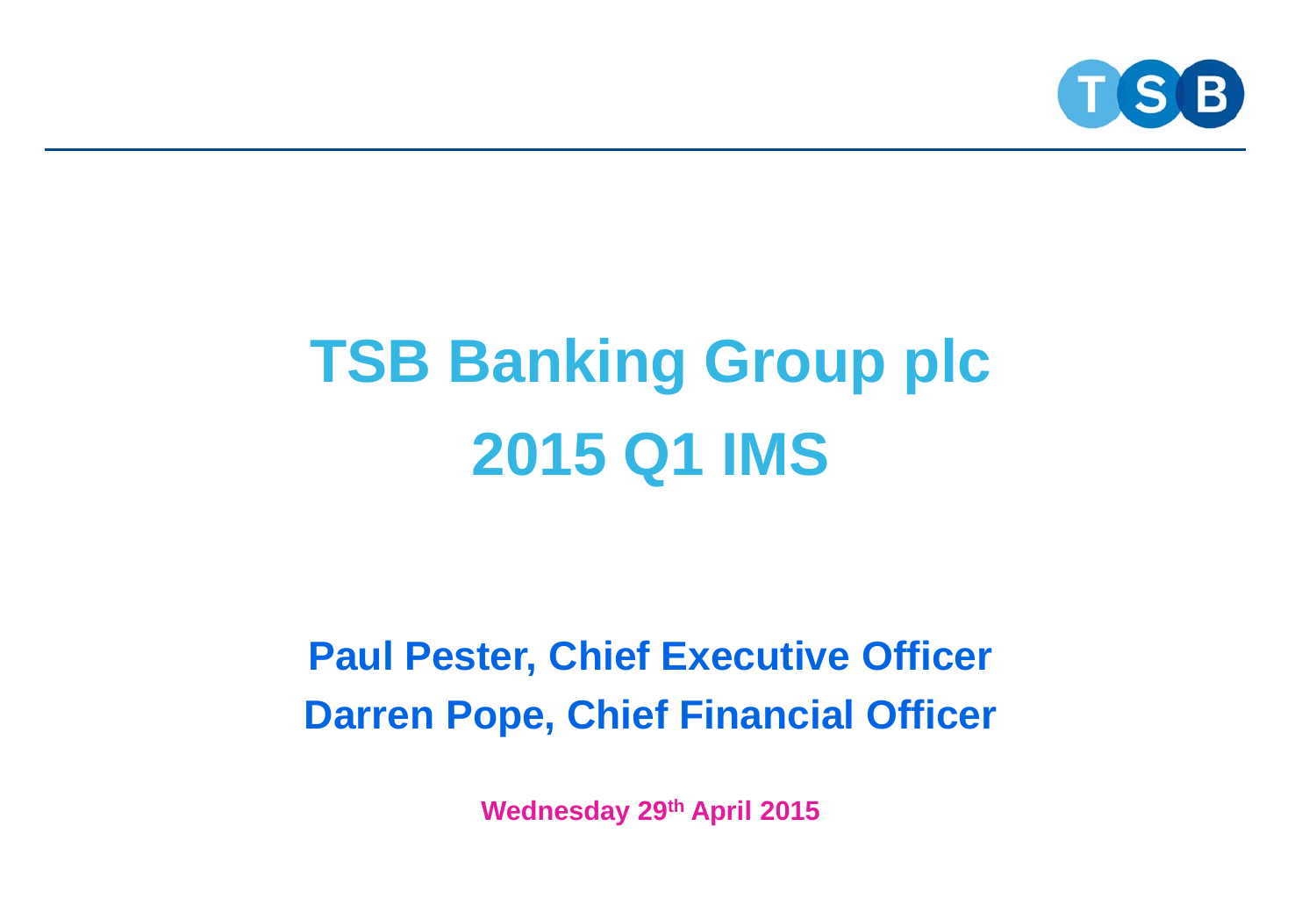

# **Local banking<br>for Britain**  $\mathbf{B}$

- Transaction with Sabadell continues to progress
- Further positive progress delivered in Q1
- Interest rate environment remains challenging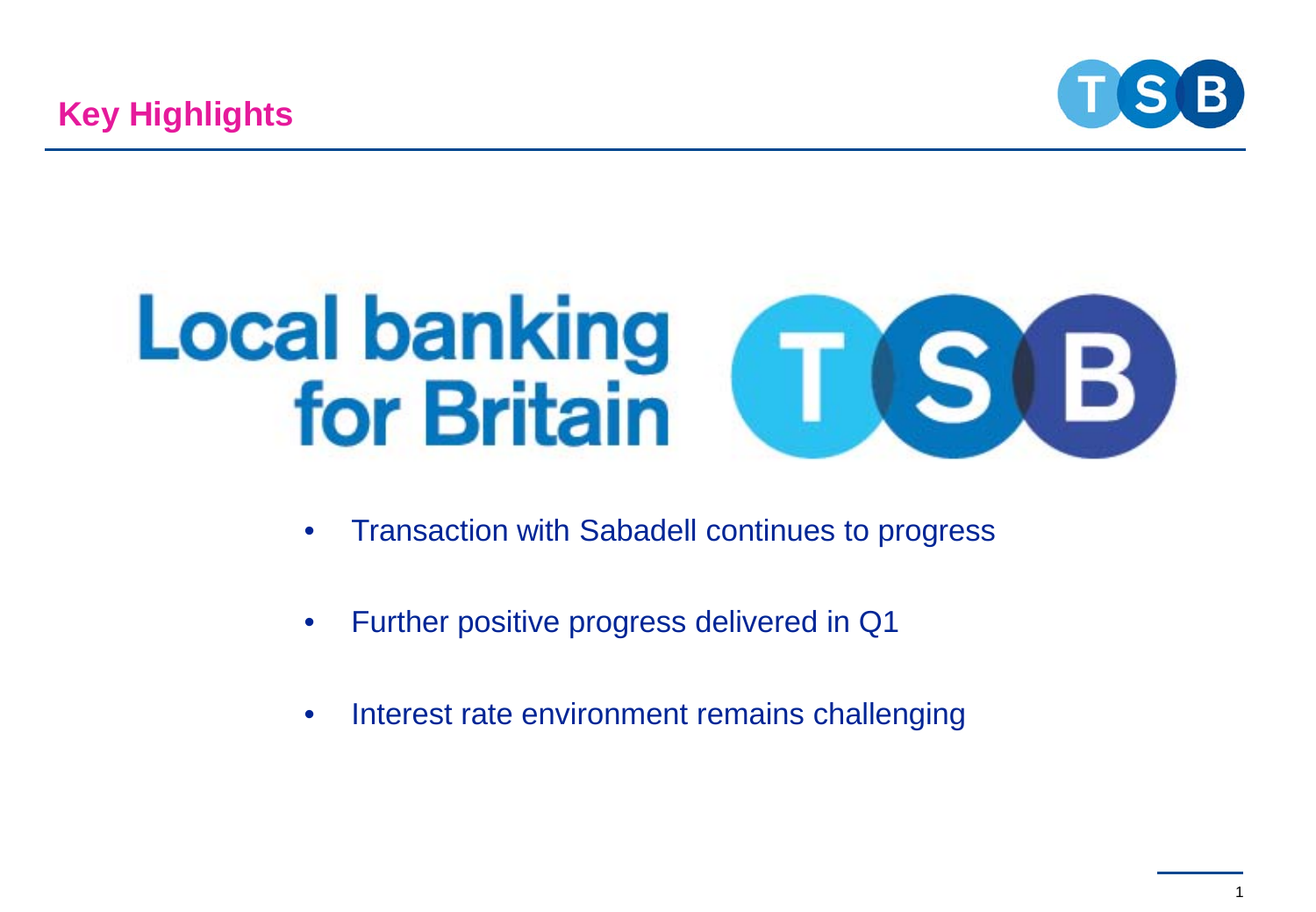#### **Further Strategic Progress Delivered**



**Provide great banking to more people**

**Help more People to borrow well**

**Provide the kind of banking people want and deserve**

- Share of current account gross flow 7.9%<sup>(1)</sup> in latest quarter
- Gross flow above 6% target for 5<sup>th</sup> consecutive quarter

- Strong early progress in mortgage broker channel; around £700m applications to end of Q1
- Intermediary mortgage lender of the quarter, Q1 2015 Mortgage Strategy magazine<sup>(2)</sup>
- Continuing to invest in digital and branches
- Bank NPS improved for  $5<sup>th</sup>$  consecutive quarter, up by 5 points to 14 $(3)$

(1) Source: CACI Current and Savings Account Market Database (CSDB) which includes current, packaged, youth, student and basic bank accounts, and new account openings excluding account upgrades. Data presented on a 2 month lag. (2) Joint lender of the quarter for Q1 2015 - Mortgage Strategy Magazine (11/02/2015) (3) NPS is based on the question "On a scale of 0-10, where 0 is not at all likely and 10 is extremely likely, how likely is it that you would recommend TSB to a friend or colleague?" NPS is the percentage of TSB customers who score 9-10 after subtracting the percentage who score 0-6.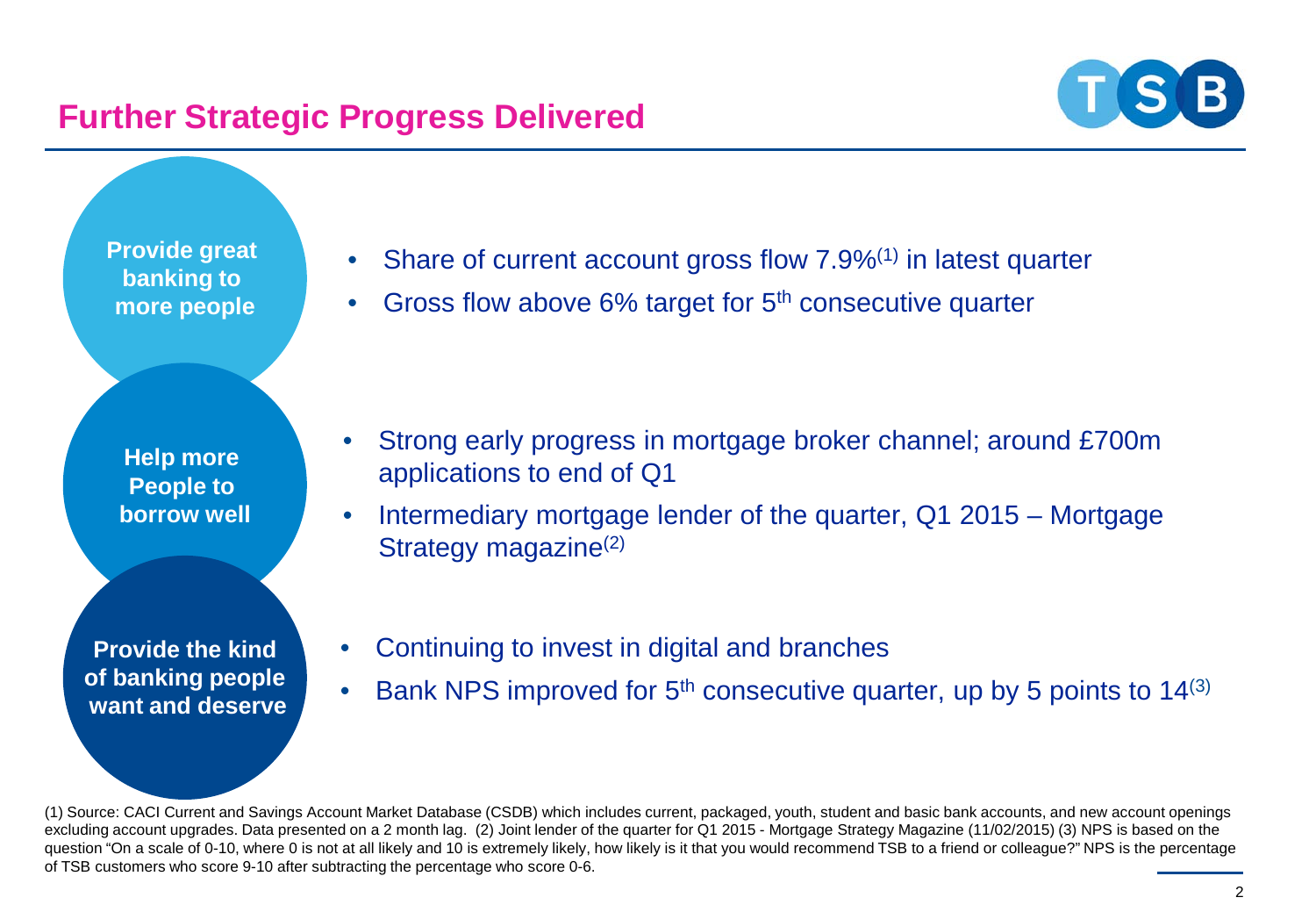#### **Strategy delivers further deposit growth while considerably slowing the declining trend in Franchise lending**



| £bn                                         | <b>Sep-14</b> | <b>Dec-14</b> | <b>Mar-15</b> | <b>Q1 on Q4</b><br>mvmt |
|---------------------------------------------|---------------|---------------|---------------|-------------------------|
| <b>Customer Deposits</b>                    | 24.2          | 24.6          | 24.7          | 0.4%                    |
| <b>Franchise Lending</b>                    | 19.1          | 18.8          | 18.7          | (0.7)%                  |
| <b>Mortgage Enhancement</b>                 | 2.9           | 2.8           | 2.7           | $(4.4)\%$               |
| <b>Customer Lending</b>                     | 22.0          | 21.6          | 21.4          | $(1.2)\%$               |
| <b>Franchise LDR</b>                        | 78.9%         | 76.5%         | 75.6%         | $(0.9)$ pp              |
| <b>CET1/T1 Capital ratio (pro forma)(1)</b> | 18.8%         | 19.7%         | 19.8%         | 0.1pp                   |
| Leverage ratio                              | 5.9%          | 5.8%          | 5.7%          | $(0.1)$ pp              |

(1) Pro forma excludes unaudited profit for Q1 2015 and is calculated to reflect the Credit Card, Overdraft and Business Banking customer lending portfolios calculated on an Internal Ratings Based (IRB) basis. Currently, these portfolios are calculated on the standardised basis approach.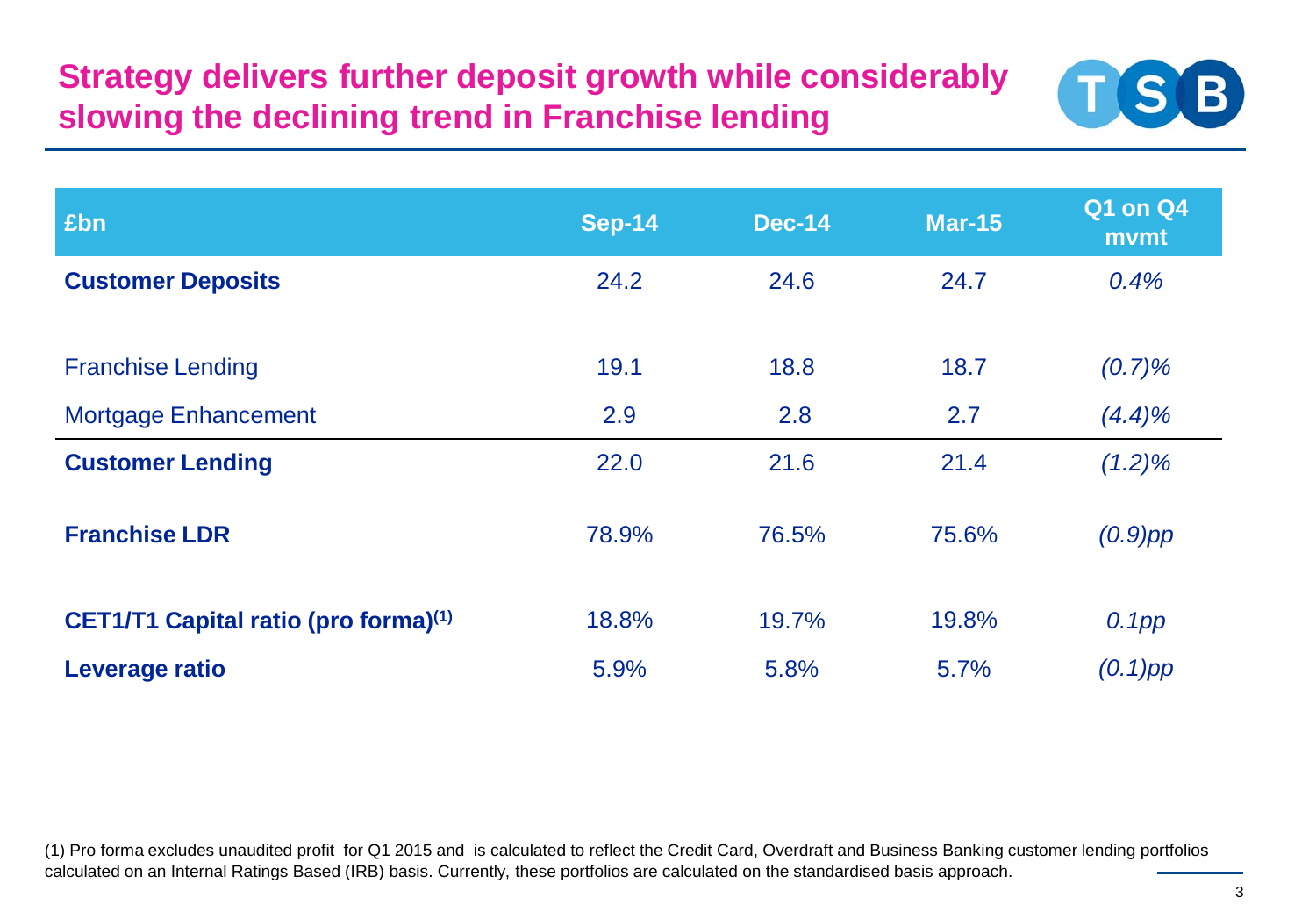#### **Higher Franchise management profit primarily driven by skew of 2014 marketing and investment spend to Q4**



| £m                                          | Q <sub>4</sub><br>2014 | Q <sub>1</sub><br>2015 | <b>Q1 on Q4</b><br>mvmt |
|---------------------------------------------|------------------------|------------------------|-------------------------|
| Net interest income                         | 175.2                  | 172.3                  | (1.7)%                  |
| Other income                                | 37.3                   | 33.1                   | $(11.3)\%$              |
| <b>Total income</b>                         | 212.5                  | 205.4                  | $(3.3)\%$               |
| <b>Operating expenses</b>                   | (194.7)                | (169.8)                | 12.8%                   |
| Impairment                                  | (23.5)                 | (18.8)                 | 20.0%                   |
| <b>Franchise management profit / (loss)</b> | (5.7)                  | 16.8                   |                         |
| <b>Mortgage Enhancement</b>                 | 19.2                   | 17.4                   | $(9.5)\%$               |
| <b>Group management profit</b>              | 13.5                   | 34.2                   | 153.3%                  |
| <b>Statutory profit before tax</b>          | 8.6                    | 34.3                   | 298.8%                  |
| <b>Group AQR</b>                            | 0.43%                  | 0.35%                  | 8bps                    |
| <b>Franchise NIM</b>                        | 3.65%                  | 3.71%                  | 6bps                    |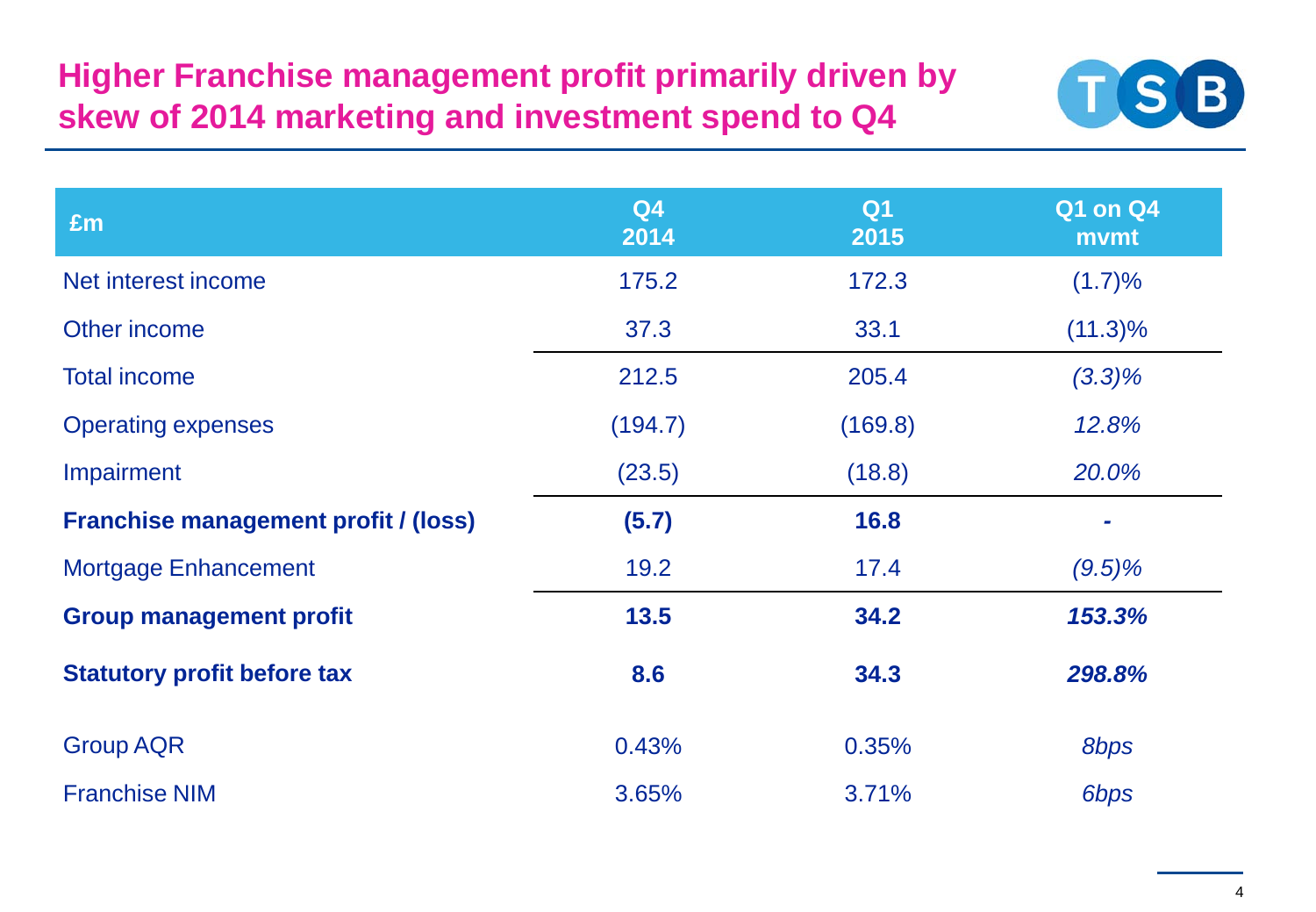#### **Guidance for 2015**



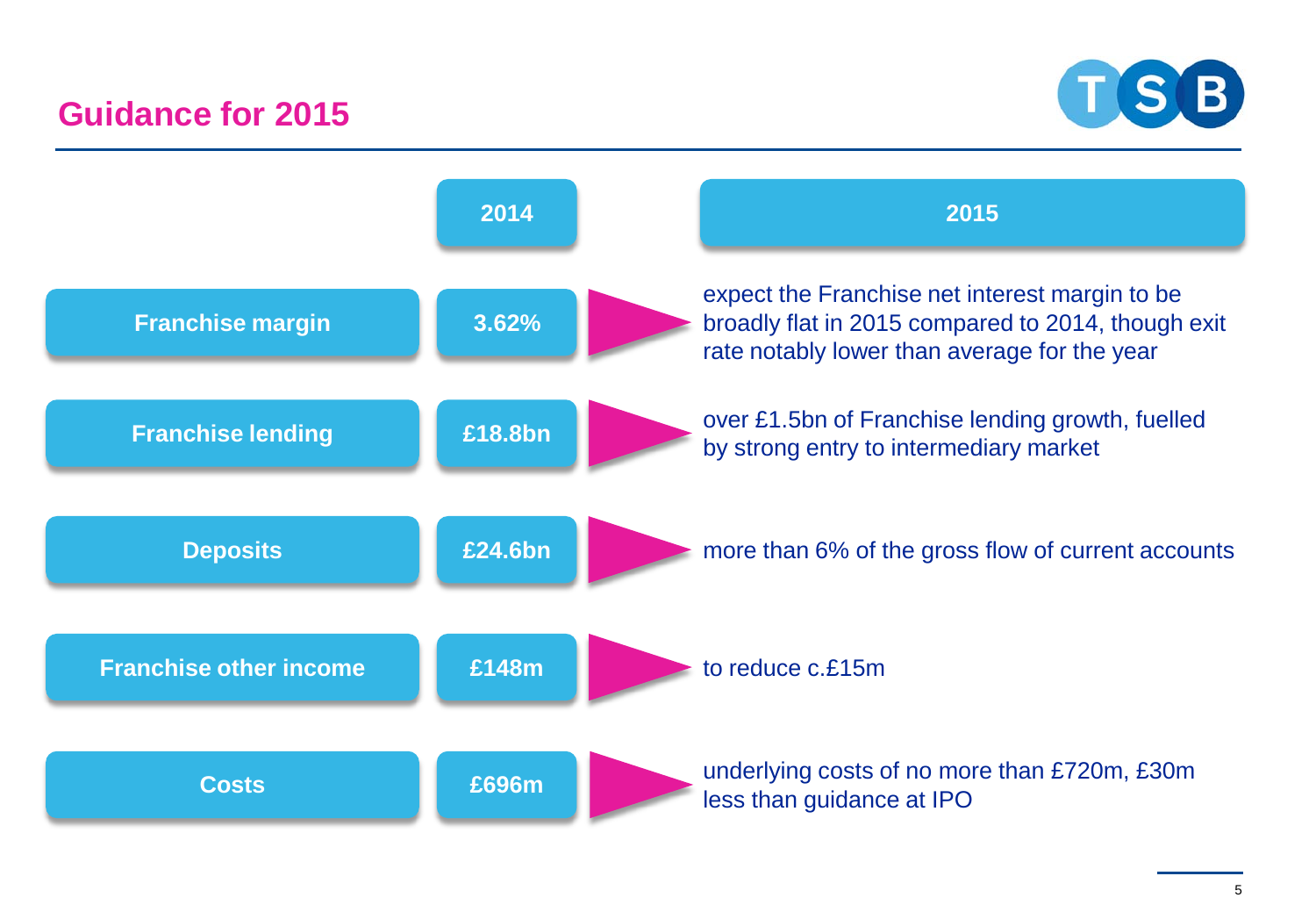**Summary**



# **Local banking<br>for Britain**  $\mathbf{B}$  )

- Transaction with Sabadell continues to progress
- Further positive progress delivered in Q1
- Interest rate environment remains challenging